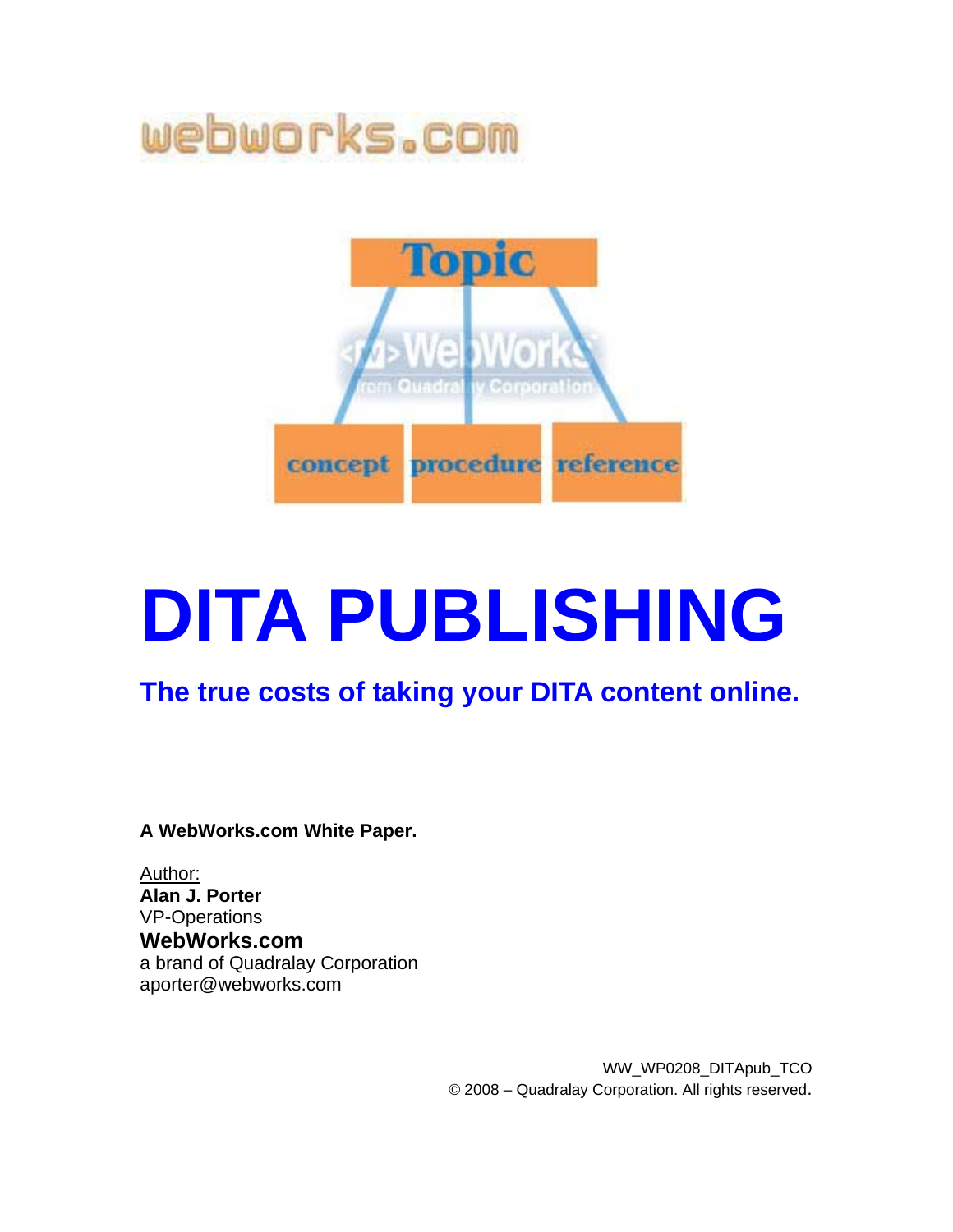#### *Overview*

The aim of this paper is to compare the true cost of ownership associated with publishing DITA-XML content using the DITA Open Tool Kit and the WebWorks ePublisher Platform.

#### *Introduction*

The Darwin Information Typing Architecture (DITA) has become one of the fastest-growing and most widely adopted standards in the technical publishing industry. While its adoption means a paradigm shift in authoring, from a continuous narrative style to a structured topic-based approach, the business benefits are well-proven in terms of content reuse, reduced translation costs, and the ability to single-source content for multiple deliverables.

One impact of DITA adoption that has been widely accepted and implemented is the need for a content management system (CMS) to manage the multiple tasks and their relationships. This need has been filled by multiple vendors offering highly developed, well-supported commercial products.

But until recently, perhaps one of the most vital areas of DITA adoption has been overlooked: the actual publishing of the content. The team behind the development of the DITA standard addressed this issue with the DITA Open Tool Kit (OTK), designed to provide basic functionality and offered to the DITA community for free.

The DITA OTK was adopted by many companies leading the adoption of DITA and was included in several commercial CMS and authoring solutions, but it was never designed to be a fully scalable, commercially developed and supported solution. While the initial cost of using the OTK may be zero, the true cost of installation, deployment, and maintenance can quickly add up to a total cost of ownership in excess of that of a commercial publishing tool.

#### *Using the DITA Open Tool Kit*

The DITA OTK was designed as an initial reference implementation by the developers of the DITA standard and was offered, along with the standard itself, to the technical publishing community through the OASIS group. Since then it has largely been maintained and developed on a volunteer basis by the DITA user group community, which has added additional functionality on an ad hoc basis. Given this background, the OTK is an excellent example of community cooperation, initiative, and technical excellence.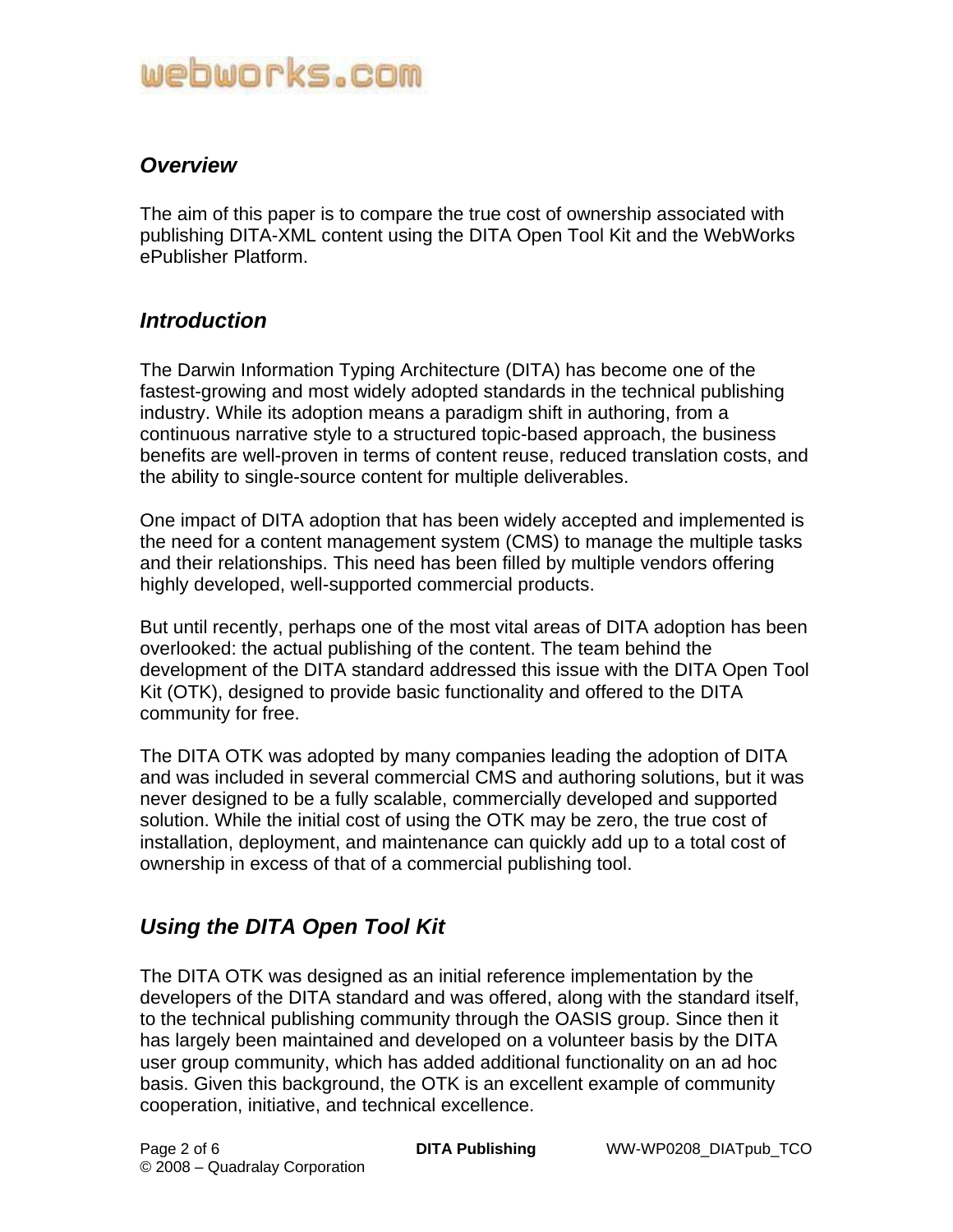However, this approach can also cause issues when implementing the OTK in a corporate production environment.

- $\triangleright$  Downloading and installing the OTK can take upward of 30 to 40 minutes, even for a technically competent user. If multiple authors are required to use the OTK, the process needs to be repeated on each desktop. It can be days before it is correctly configured and ready for use.
- $\triangleright$  The individually repeated installation process is required for any additional plugins that may be necessary.
- $\triangleright$  Projects become linked to specific versions of the OTK and upgrading to a newer version may mean a complete reinstallation and configuration exercise.
- $\triangleright$  Configuration of business logic and project files requires expertise in editing Ant files. Once set up this file would then need to be replicated on all individual desktop machines using the OTK.
- $\triangleright$  The DITA OTK provides the same functionality and capability to everyone irrespective of their roles or where the tool kit is used in the production process. It is a one-size-fits-all solution.
- $\triangleright$  Only incremental changes will be implemented from now on.
- $\triangleright$  Fixes are developed as and when volunteers can get time and support.
- $\triangleright$  The user community is strong, but is focused on the technical details rather than addressing business needs.

#### *WebWorks ePublisher and the DITA OTK*

In September 2007, WebWorks.com, a brand of Quadralay Corporation, released version 9.3 of its award-winning ePublisher Platform. Described by company founder and CEO Tony McDow as the most important release in company history, it bought Quadralay's 15 years of publishing experience to the DITA marketplace.

By embedding the DITA OTK into the existing ePublisher Platform, WebWorks now offers DITA users the same ease of use, scalability, and support for true single-source publishing previously available to companies authoring content in Adobe FrameMaker and Microsoft Word. By building on the OTK, ePublisher makes it even more powerful and gives it the ability to output in over a dozen different formats.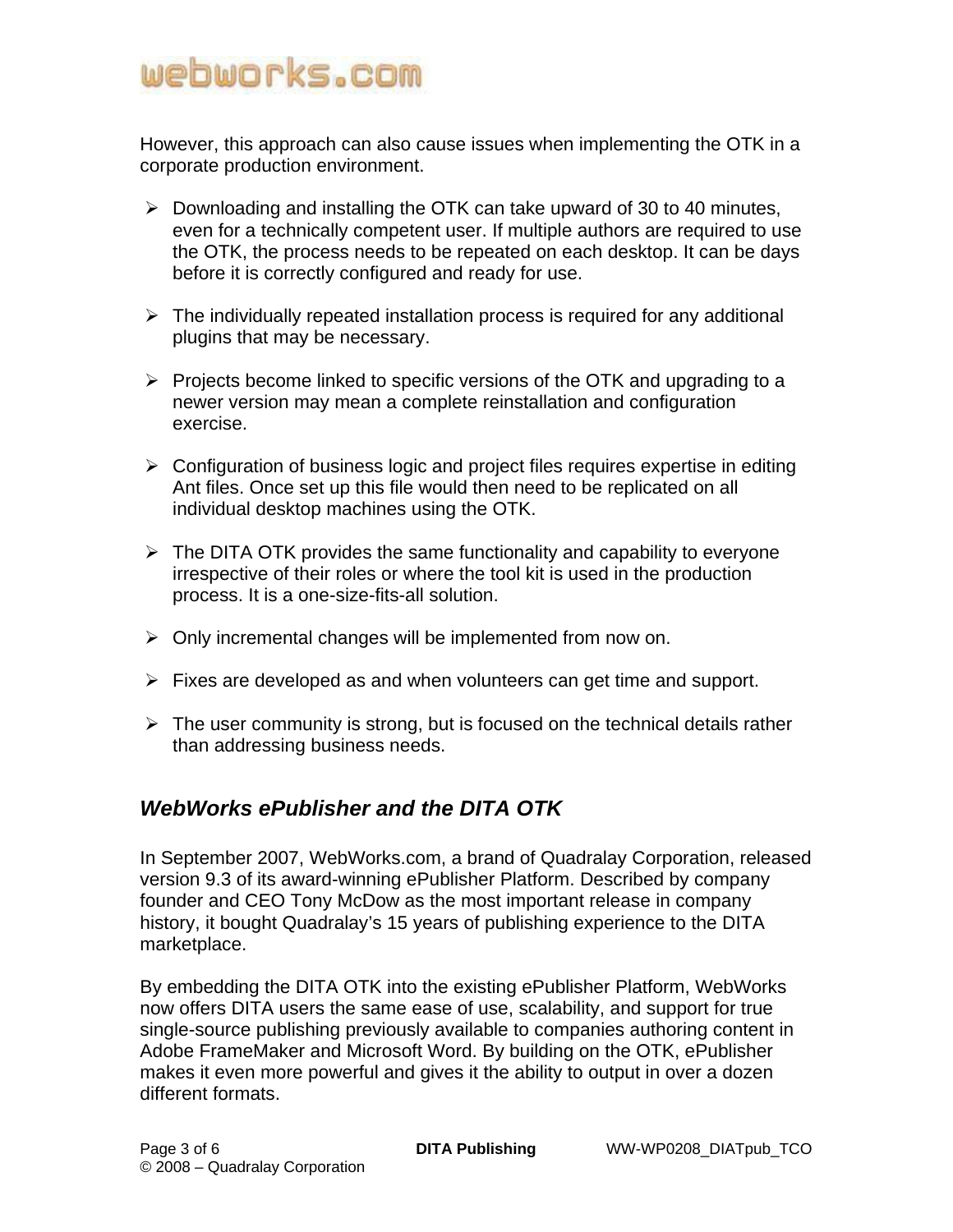By building on the work done by the DITA OTK user community and enhancing it, ePublisher provides unparalleled ease of use and management for DITA publishing.

The ePublisher Platform is designed to streamline the publication workflow. An information architect uses the comprehensive user interface of the ePublisher Pro component to design the look and behavior of the deliverables based on styles and tags. There is no need to learn the complexities of the DITA OTK and Ant files. It's all point and click.

Once the design is complete the architect creates the ePublisher Stationery, which can then be saved out on the company network or stored in a CMS for all the authors to access.

Using the ePublisher Express component, the author simply links the DITAauthored content he or she wants to publish with the redefined Stationery. There's no need to install the OTK on every desktop and train each author how to use it. Publishing becomes a ten-second, three-click operation.

Embedding the OTK in ePublisher also eases the adoption of DITA for companies migrating to the standard. Using ePublisher it is possible to merge DITA content and legacy data into a single deliverable. Instead of making the jump all in one go it is possible to choose a single project, or even a single document, and merge it with existing content from Adobe FrameMaker or Microsoft Word into one seamless deliverable, such as a single PDF file.

Implementing a commercial product brings many advantages:

- ¾ Downloading and installing the ePublisher Platform components takes just a few minutes. The included default Stationery and sample files can be used to produce deliverable results within minutes.
- $\triangleright$  Any changes made in configurations or design are done by information architects and saved as updated Stationery. Each time ePublisher Express is launched it will check for updates to the Stationery and apply them, ensuring that at publication time each instance is using the latest version. There's no need to reinstall or update every machine.
- ¾ While ePublisher uses the DITA OTK, it is not reliant on it. In fact, ePublisher supports multiple versions, so different projects can be linked to different versions of the OTK as needed. Updates made to the design project are then propagated out using the Stationery.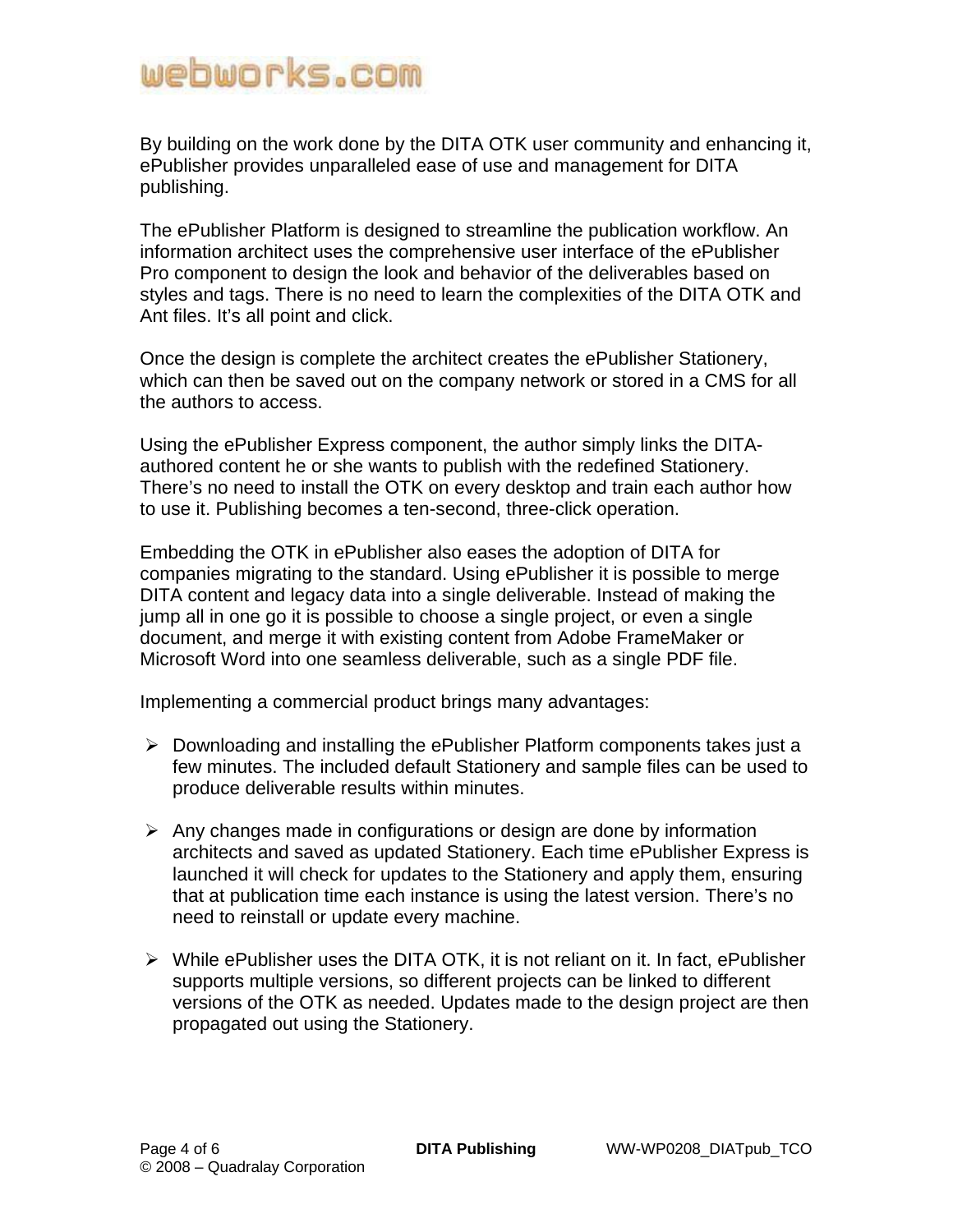- $\triangleright$  Configuration of business logic and project files is done using the comprehensive ePublisher Pro user interface. There is no need for additional training in DITA OTK-specific files.
- $\triangleright$  The role-based components of the ePublisher Platform -- Pro for information architects, Express for authors and the optional AutoMap component for automation -- provide the right tools for the right job at the right time.
- $\triangleright$  As a commercial product the ePublisher Platform has a full-time team dedicated to its development.
- $\triangleright$  As well as adding value to the OTK, ePublisher ensures that the embedded OTK will also benefit from additional functionality and features developed for other content formats, such as Adobe FrameMaker and Microsoft Word.
- $\triangleright$  The embedded OTK is considered part of the ePublisher product and as such any bugs found in the base DITA OTK are treated and fixed as part of the commercially supported product.
- $\triangleright$  As a commercial product, ePublisher Platform development is driven by customer and market needs. It is designed to be a robust, scalable publishing solution for complex publishing needs and delivery of multiple outputs such as websites, mobile devices, online help, and electronic publication formats.

#### *Conclusions*

Using the WebWorks ePublisher Platform for publishing DITA content leverages the best features of the industry-standard DITA OTK while adding value and greatly decreasing installation, deployment, and maintenance costs.

While the DITA OTK may be "free" its true cost of ownership is considerable. Purchasing the WebWorks ePublisher Platform provides equivalent capability to the OTK but with the benefit of additional features and functions, as well as a lower total cost of ownership.